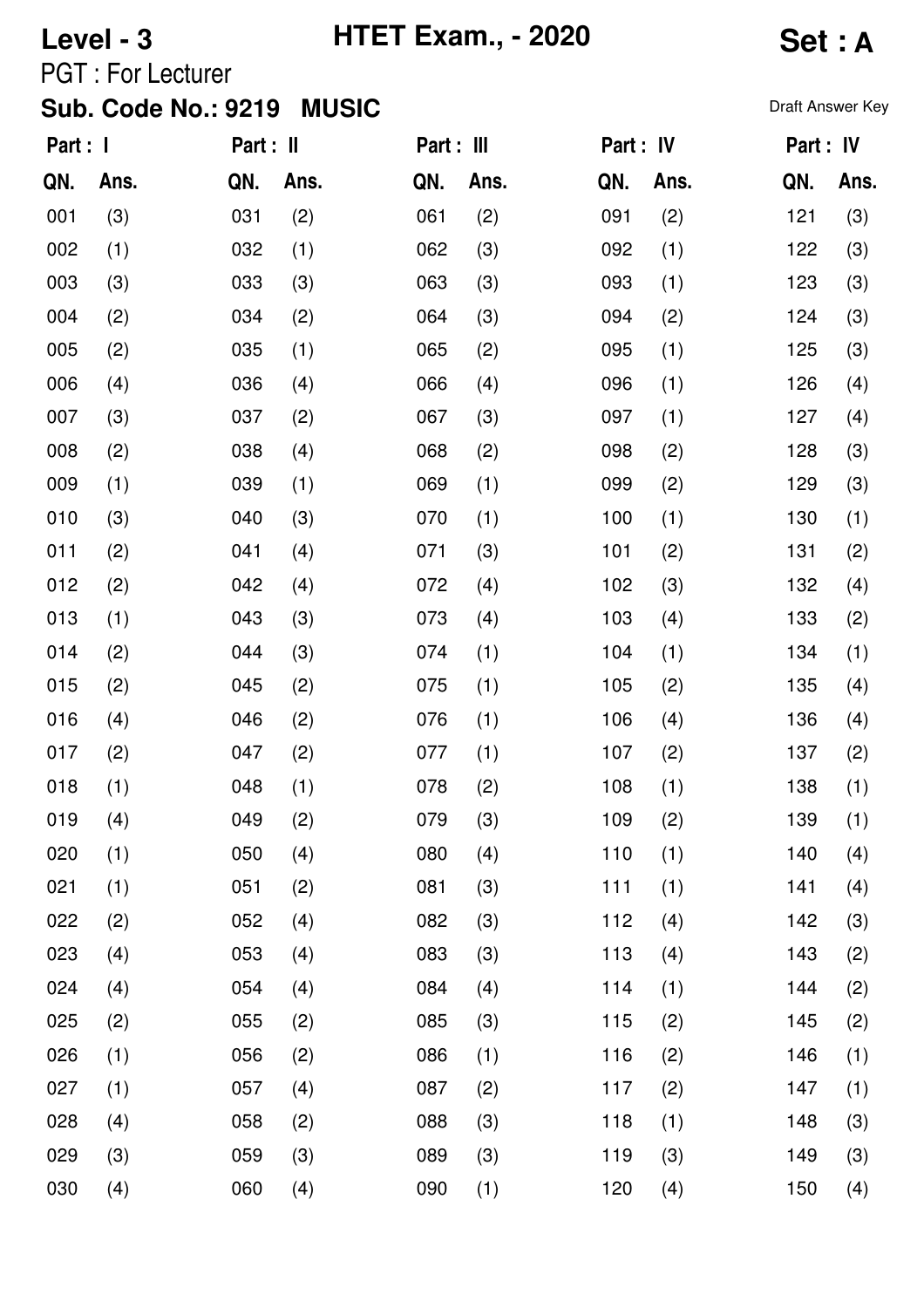# **Level - 3 HTET Exam., - 2020 Set : B**

PGT : For Lecturer

| Part : I |      | Part : II |      | Part : III |      | Part : IV |      | Part : IV |      |
|----------|------|-----------|------|------------|------|-----------|------|-----------|------|
| QN.      | Ans. | QN.       | Ans. | QN.        | Ans. | QN.       | Ans. | QN.       | Ans. |
| 001      | (4)  | 031       | (3)  | 061        | (4)  | 091       | (3)  | 121       | (1)  |
| 002      | (2)  | 032       | (2)  | 062        | (2)  | 092       | (3)  | 122       | (4)  |
| 003      | (4)  | 033       | (4)  | 063        | (1)  | 093       | (2)  | 123       | (4)  |
| 004      | (1)  | 034       | (4)  | 064        | (3)  | 094       | (4)  | 124       | (1)  |
| 005      | (4)  | 035       | (3)  | 065        | (1)  | 095       | (4)  | 125       | (4)  |
| 006      | (1)  | 036       | (4)  | 066        | (2)  | 096       | (1)  | 126       | (1)  |
| 007      | (1)  | 037       | (2)  | 067        | (1)  | 097       | (2)  | 127       | (4)  |
| 008      | (2)  | 038       | (1)  | 068        | (2)  | 098       | (2)  | 128       | (2)  |
| 009      | (4)  | 039       | (4)  | 069        | (1)  | 099       | (3)  | 129       | (2)  |
| 010      | (4)  | 040       | (3)  | 070        | (3)  | 100       | (2)  | 130       | (2)  |
| 011      | (4)  | 041       | (2)  | 071        | (4)  | 101       | (1)  | 131       | (1)  |
| 012      | (1)  | 042       | (1)  | 072        | (3)  | 102       | (1)  | 132       | (1)  |
| 013      | (3)  | 043       | (3)  | 073        | (3)  | 103       | (3)  | 133       | (3)  |
| 014      | (1)  | 044       | (1)  | 074        | (3)  | 104       | (2)  | 134       | (1)  |
| 015      | (4)  | 045       | (2)  | 075        | (1)  | 105       | (2)  | 135       | (4)  |
| 016      | (2)  | 046       | (4)  | 076        | (1)  | 106       | (2)  | 136       | (3)  |
| 017      | (3)  | 047       | (4)  | 077        | (4)  | 107       | (1)  | 137       | (1)  |
| 018      | (3)  | 048       | (2)  | 078        | (3)  | 108       | (2)  | 138       | (2)  |
| 019      | (3)  | 049       | (4)  | 079        | (2)  | 109       | (2)  | 139       | (4)  |
| 020      | (2)  | 050       | (3)  | 080        | (4)  | 110       | (2)  | 140       | (4)  |
| 021      | (2)  | 051       | (2)  | 081        | (2)  | 111       | (3)  | 141       | (2)  |
| 022      | (3)  | 052       | (2)  | 082        | (1)  | 112       | (4)  | 142       | (3)  |
| 023      | (1)  | 053       | (2)  | 083        | (3)  | 113       | (3)  | 143       | (4)  |
| 024      | (2)  | 054       | (1)  | 084        | (1)  | 114       | (3)  | 144       | (3)  |
| 025      | (1)  | 055       | (2)  | 085        | (4)  | 115       | (4)  | 145       | (1)  |
| 026      | (2)  | 056       | (4)  | 086        | (3)  | 116       | (1)  | 146       | (3)  |
| 027      | (2)  | 057       | (2)  | 087        | (3)  | 117       | (1)  | 147       | (1)  |
| 028      | (2)  | 058       | (4)  | 088        | (3)  | 118       | (2)  | 148       | (1)  |
| 029      | (2)  | 059       | (2)  | 089        | (3)  | 119       | (1)  | 149       | (2)  |
| 030      | (1)  | 060       | (4)  | 090        | (3)  | 120       | (4)  | 150       | (1)  |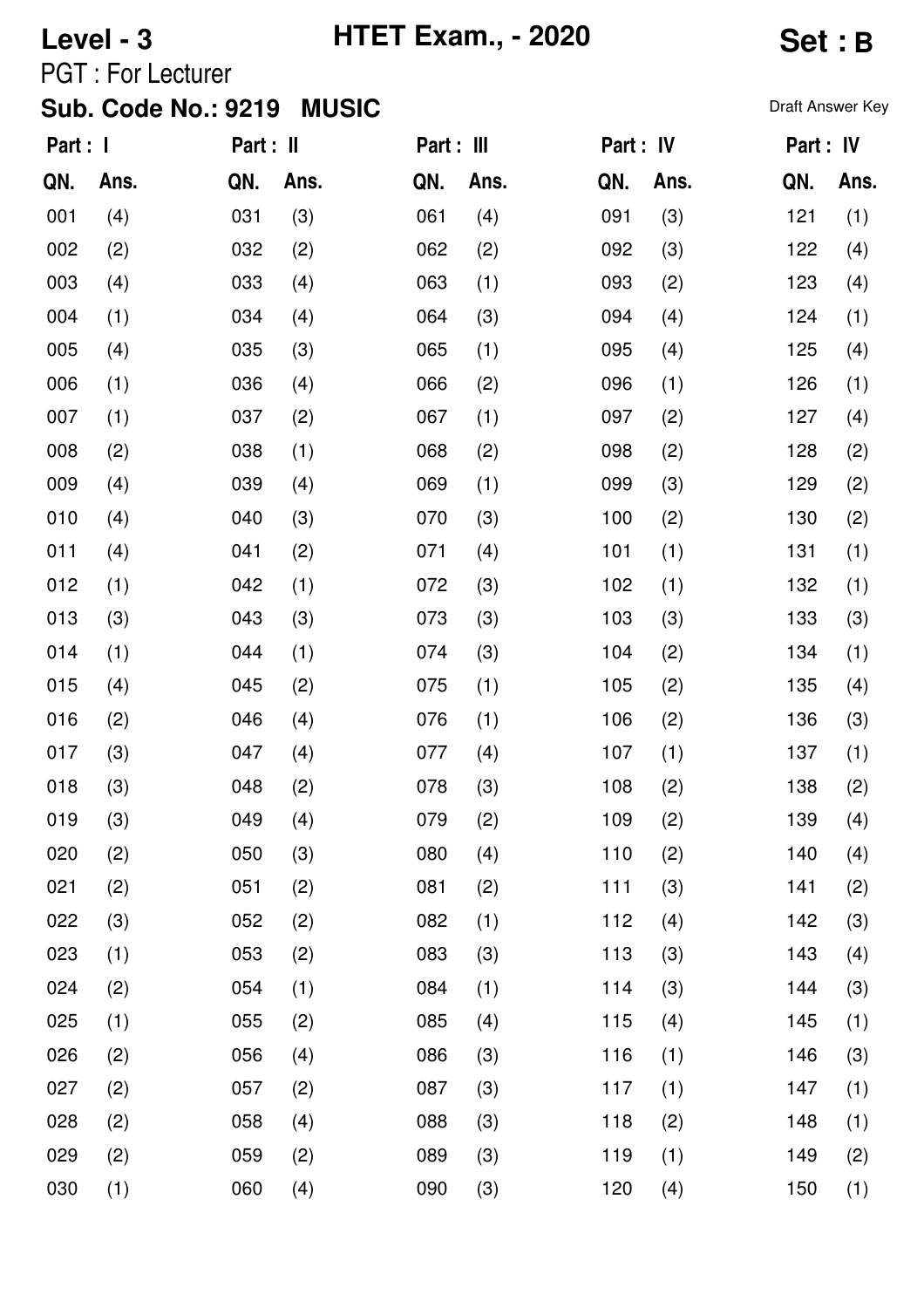# **Level - 3 HTET Exam., - 2020 Set : C**

PGT : For Lecturer

| Part : I |      | Part : II |      | Part : III |      | Part : IV |      | Part : IV |      |
|----------|------|-----------|------|------------|------|-----------|------|-----------|------|
| QN.      | Ans. | QN.       | Ans. | QN.        | Ans. | QN.       | Ans. | QN.       | Ans. |
| 001      | (1)  | 031       | (4)  | 061        | (3)  | 091       | (3)  | 121       | (4)  |
| 002      | (4)  | 032       | (4)  | 062        | (3)  | 092       | (2)  | 122       | (1)  |
| 003      | (2)  | 033       | (2)  | 063        | (1)  | 093       | (3)  | 123       | (2)  |
| 004      | (3)  | 034       | (3)  | 064        | (3)  | 094       | (3)  | 124       | (2)  |
| 005      | (1)  | 035       | (1)  | 065        | (2)  | 095       | (2)  | 125       | (4)  |
| 006      | (3)  | 036       | (2)  | 066        | (2)  | 096       | (4)  | 126       | (3)  |
| 007      | (1)  | 037       | (1)  | 067        | (4)  | 097       | (2)  | 127       | (3)  |
| 008      | (2)  | 038       | (1)  | 068        | (1)  | 098       | (1)  | 128       | (2)  |
| 009      | (2)  | 039       | (3)  | 069        | (1)  | 099       | (2)  | 129       | (3)  |
| 010      | (1)  | 040       | (2)  | 070        | (3)  | 100       | (1)  | 130       | (3)  |
| 011      | (3)  | 041       | (4)  | 071        | (1)  | 101       | (2)  | 131       | (2)  |
| 012      | (4)  | 042       | (3)  | 072        | (3)  | 102       | (1)  | 132       | (1)  |
| 013      | (3)  | 043       | (4)  | 073        | (1)  | 103       | (3)  | 133       | (1)  |
| 014      | (4)  | 044       | (2)  | 074        | (4)  | 104       | (3)  | 134       | (3)  |
| 015      | (2)  | 045       | (3)  | 075        | (2)  | 105       | (4)  | 135       | (4)  |
| 016      | (4)  | 046       | (4)  | 076        | (4)  | 106       | (1)  | 136       | (4)  |
| 017      | (2)  | 047       | (2)  | 077        | (4)  | 107       | (4)  | 137       | (4)  |
| 018      | (4)  | 048       | (1)  | 078        | (1)  | 108       | (2)  | 138       | (4)  |
| 019      | (2)  | 049       | (2)  | 079        | (3)  | 109       | (2)  | 139       | (1)  |
| 020      | (1)  | 050       | (2)  | 080        | (2)  | 110       | (1)  | 140       | (1)  |
| 021      | (1)  | 051       | (4)  | 081        | (3)  | 111       | (4)  | 141       | (1)  |
| 022      | (4)  | 052       | (2)  | 082        | (3)  | 112       | (2)  | 142       | (4)  |
| 023      | (2)  | 053       | (2)  | 083        | (1)  | 113       | (4)  | 143       | (2)  |
| 024      | (2)  | 054       | (2)  | 084        | (3)  | 114       | (2)  | 144       | (4)  |
| 025      | (3)  | 055       | (4)  | 085        | (3)  | 115       | (1)  | 145       | (1)  |
| 026      | (4)  | 056       | (4)  | 086        | (4)  | 116       | (2)  | 146       | (1)  |
| 027      | (2)  | 057       | (4)  | 087        | (1)  | 117       | (2)  | 147       | (1)  |
| 028      | (1)  | 058       | (2)  | 088        | (3)  | 118       | (3)  | 148       | (1)  |
| 029      | (1)  | 059       | (4)  | 089        | (2)  | 119       | (3)  | 149       | (1)  |
| 030      | (2)  | 060       | (3)  | 090        | (3)  | 120       | (1)  | 150       | (2)  |